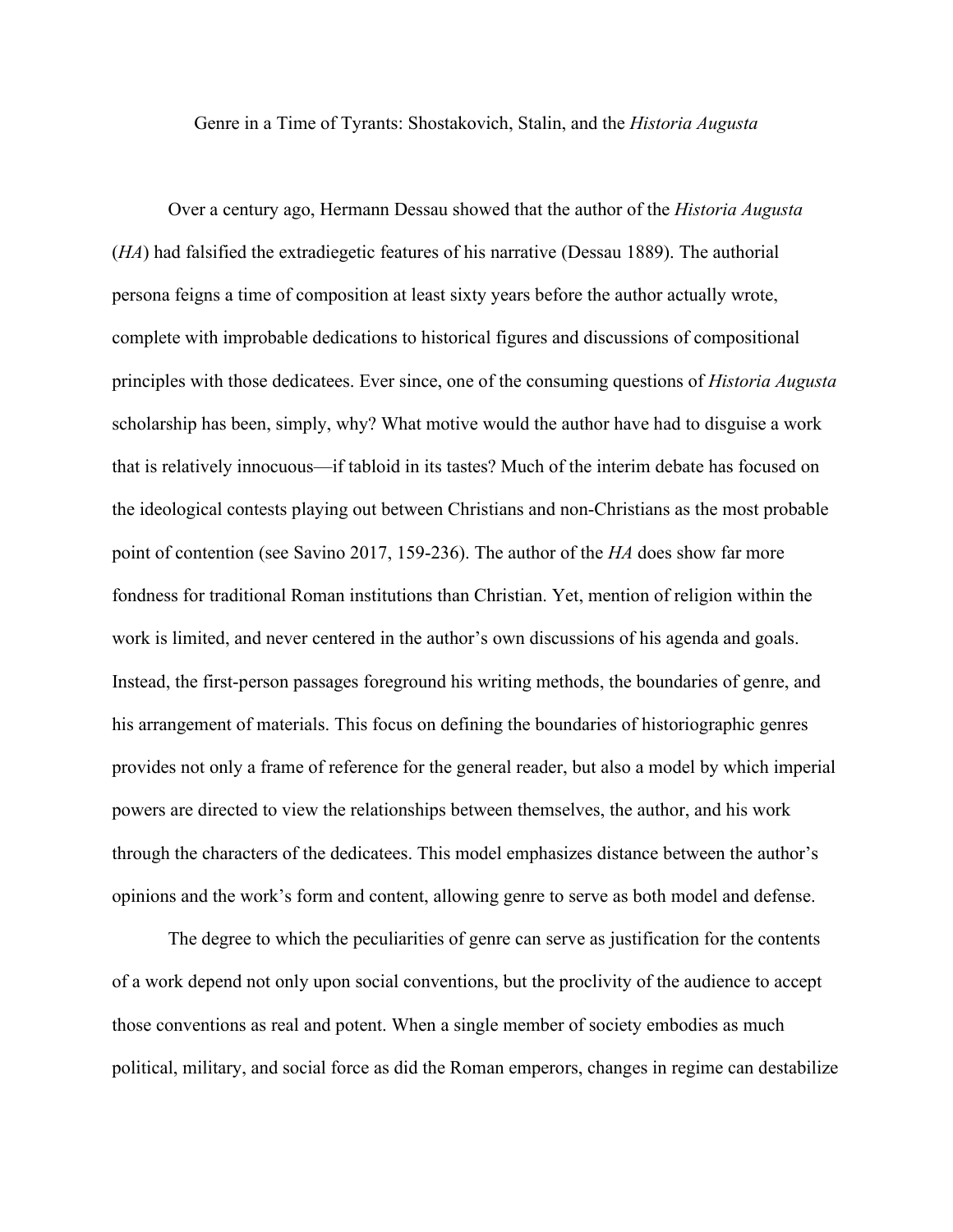these conventions as all spheres of society reorient around the new leader's preferences (Illias-Zaripofol 1994). Although our window into the court of Honorius, during whose rule the *HA*  likely emerged, is fairly limited, this paper examines the instability of genre under authoritarian governments by examining the instability that followed the elevation of Theodosius I and comparing a better documented, and more modern, case of an artist for whom genre provided both danger and defense: Dmitri Shostakovich.

Shostakovich's initially acclaimed opera *Lady Macbeth of the Mtensk District* met the disapproval of Joseph Stalin and, thereby, the apparatus of the Soviet state. And yet, unlike many artists who ran afoul of the state censorship agencies, Shostakovich was able not only to preserve his life, but rehabilitate his career. His saving grace was the distance he was able to put between himself and the content of his opera by appeal to having followed the extant conventions—now rejected—of a disfavored genre (Herrala 2012). Although the mutability of genre norms was underscored by the reversal of Shostakovich's condemnation after the death of Stalin, the agency of the party under his direction to enforce dictates upon artistic expression reinforces the degree to which state apparatus can make real, or undo, the conventions of genre.

In the case of the author of the *Historia Augusta*, it appears that he was operating shortly after the regime change that followed the death of Theodosius I. The paper will briefly examine the shifts in political power and jockeying for position that occurred at Theodosius's elevation as a model for the environment that likely surrounded the less well-documented elevation of Honorius as emperor in the West (Heather 2010). In this environment of uncertainty, the *HA* attempted to negotiate a literary genre that has the potential to critique imperial power. The authorial passages carefully define the expectations, boundaries, and proper reception of that genre generating a distance between himself and his work that may have been designed to